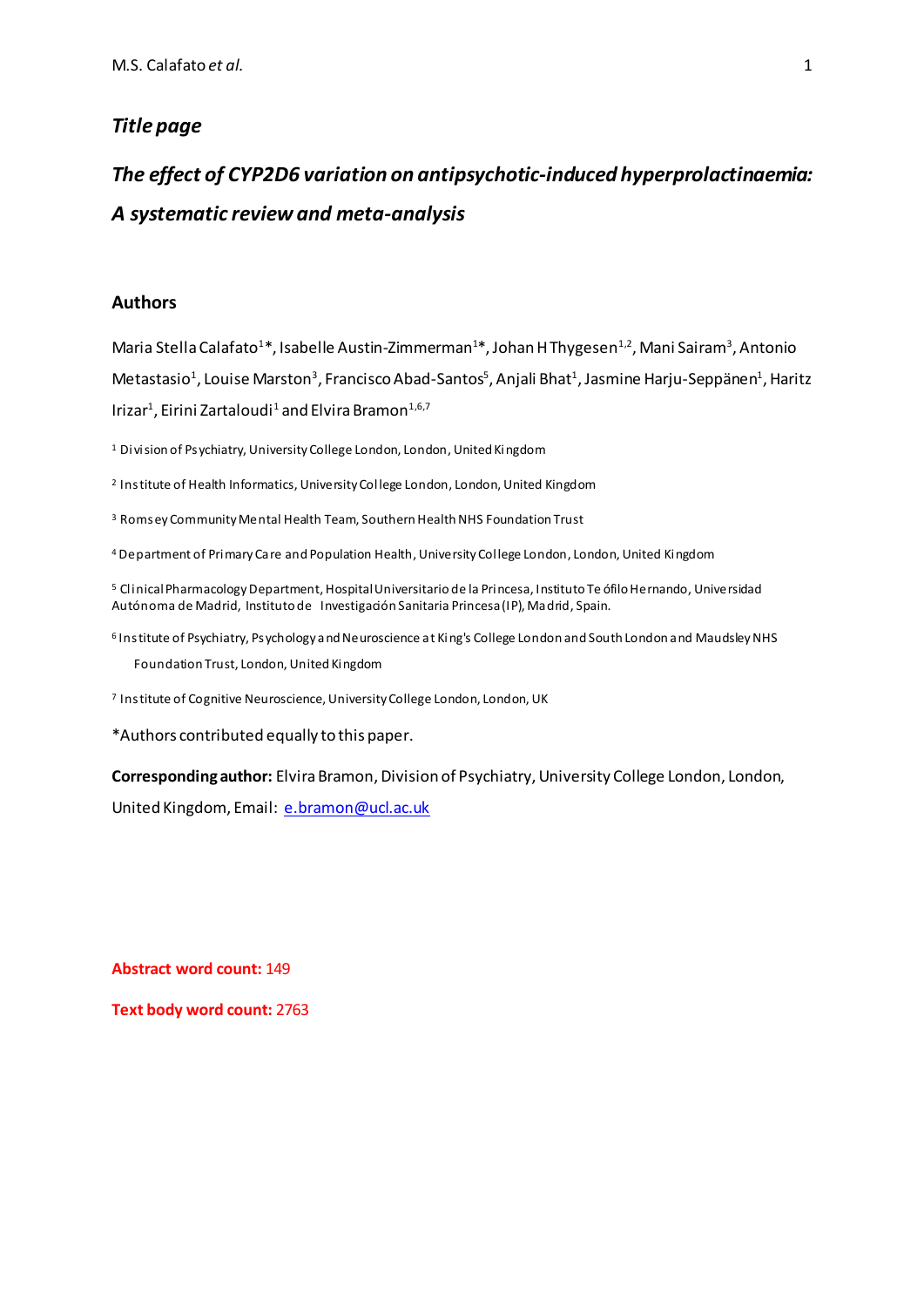### *Abstract and keywords*

### **Abstract**

Hyperprolactinemia is a known adverse drug reaction to antipsychotic treatment. Antipsychotic blood levels are influenced by cytochrome P450 enzymes, primarily CYP2D6. Variation in CYP450 genes may affect the risk of antipsychotic-induced hyperprolactinemia. We undertook a systematic review and meta-analysis to assess whether CYP2D6 functionalgenetic variants are associated with antipsychoticinduced hyperprolactinemia. The systematic review identified sixteen relevant papers, seven of which were suitable for the meta-analysis (n=303 participants including 134 extreme metabolisers). Participants were classified into four phenotype groups as poor, intermediate, extensive and ultrarapid metabolisers. A random effects meta-analysis was used and Cohen's d calculated as the effect size for each primary study. We found no significant differences in prolactin levels between CYP2D6 metabolic groups. Current evidence does not support using CYP2D6 genotyping to reduce risk of antipsychotic-induced hyperprolactinemia. However, statistical power is limited. Future studies with larger samples and including a range of prolactin-elevating drugs are needed.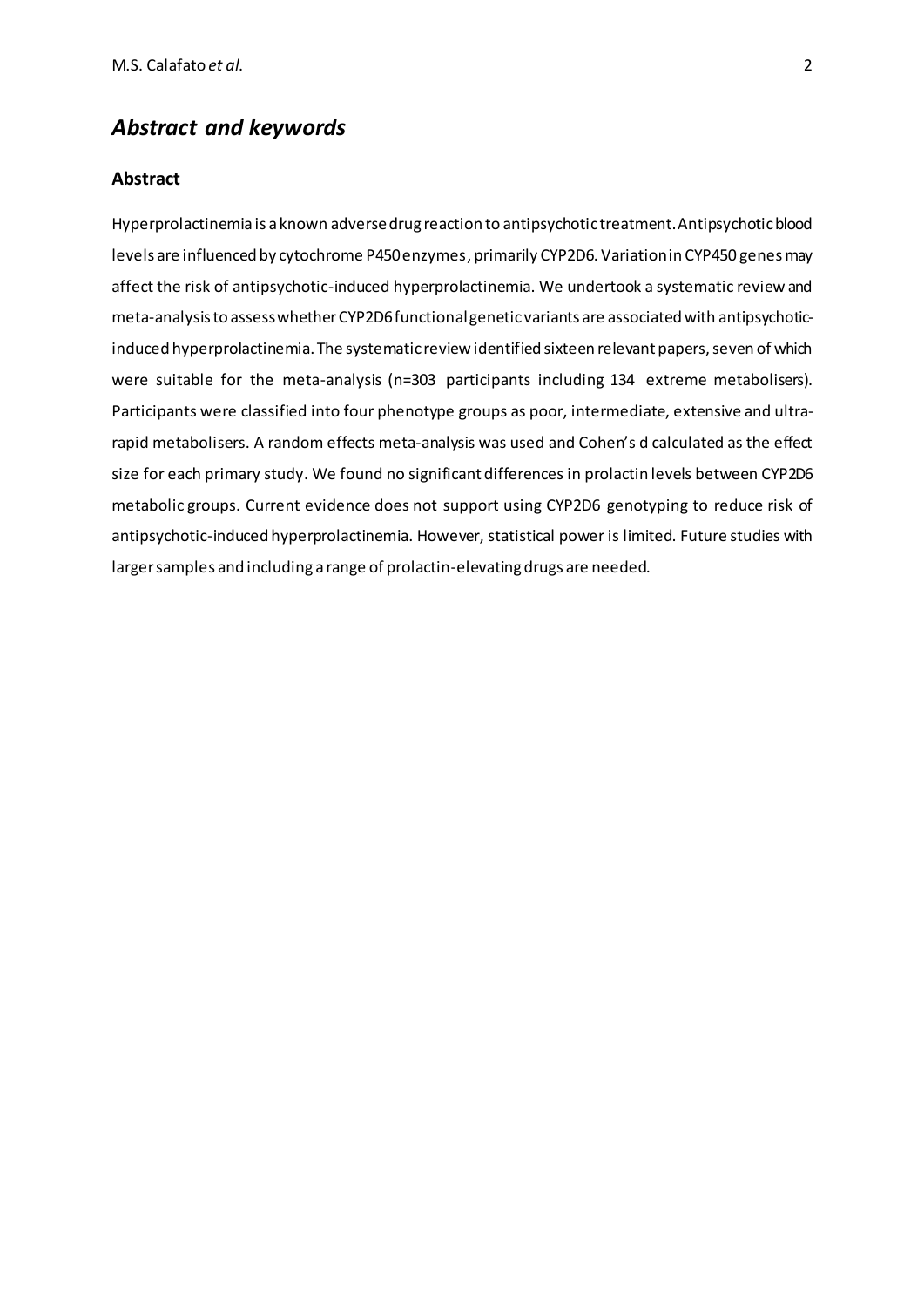#### **1. Introduction**

Antipsychotics are the mainstay treatment forschizophrenia and are also licensed for use in bipolar disorder (1-3). Currently, the prescription of antipsychotics is largely empirical and patients may have several cycles of failed medications due to poor response and/or adverse events(4–6).

Antipsychotic adverse reactions are diverse and potentially serious, including metabolic as well as extrapyramidal side effects (7). The emergence of adverse reactions is a contributing factor to poor adherence to antipsychotics (8). Susceptibility to adverse reactions is likely to be dependent on multiple factors that influence drugmetabolism and/or their action (4,9).

Antipsychotic drugs are metabolized by the cytochrome P450 family of enzymes (CYP450), primarily by CYP2D6, CYP2C19, CYP3A4 and CYP1A2 (9,10). CYP2D6 constitutes a major metabolic pathway for many antipsychotics, including haloperidol, risperidone, aripiprazole and zuclophenthixol (10,11). Variation in the CYP2D6 gene is known to influence enzyme activity and individuals can be classified as poor, intermediate, extensive (normal), orultra-rapidmetabolisers(12). Over 70 allelic variants of CYP2D6 have been identified, including fully functional, reduced function and non-functional alleles (11). Individuals considered 'poor metabolisers' (PM) are those who carry two copies of any of the non-functional alleles (either homozygotes or heterozygotes). The intermediate metaboliser phenotype (IM) is typically a result of one non-functional allele and one reduced function allele. The most common phenotype, extensive or normal metabolisers (EM), results from one or two alleles with normal function. The ultra-rapid phenotype(UM) is less well defined, usually relating to copy number variations in CYP2D6 (11).

There is substantial evidence showing a relationship between CYP2D6 genotypes and clinical outcomes to psychotropic medications, with poor metabolisers being more susceptible to toxicity (13,14) and ultra-rapid metabolisers being less likely to improve when treated with standard doses. Thus pharmacogenetic testing has the potential to benefit clinical practice (15–18).

Prolactin is a hormone produced in the anterior lobe of the pituitary gland. A rise in prolactin blood levels (hyperprolactinemia) is a common adverse reaction to antipsychotics. It has been reported in 47-52% of women and 26-28% of men who are treated with antipsychotics(19–21). A diagnosis of hyperprolactinemia is made when serum prolactin levels exceed the upper limit of well-established ranges for particular age/sex groups (22). Mild hyperprolactinemia can be asymptomatic; however, when prolactin levels exceed twice the upper normal limits various symptoms may appear. Women may report galactorrhoea and amenorrhea, and men may experience gynecomastia, decreased libido and erectile dysfunction(22,23). In the long term hyperprolactinemia can cause osteoporosisin both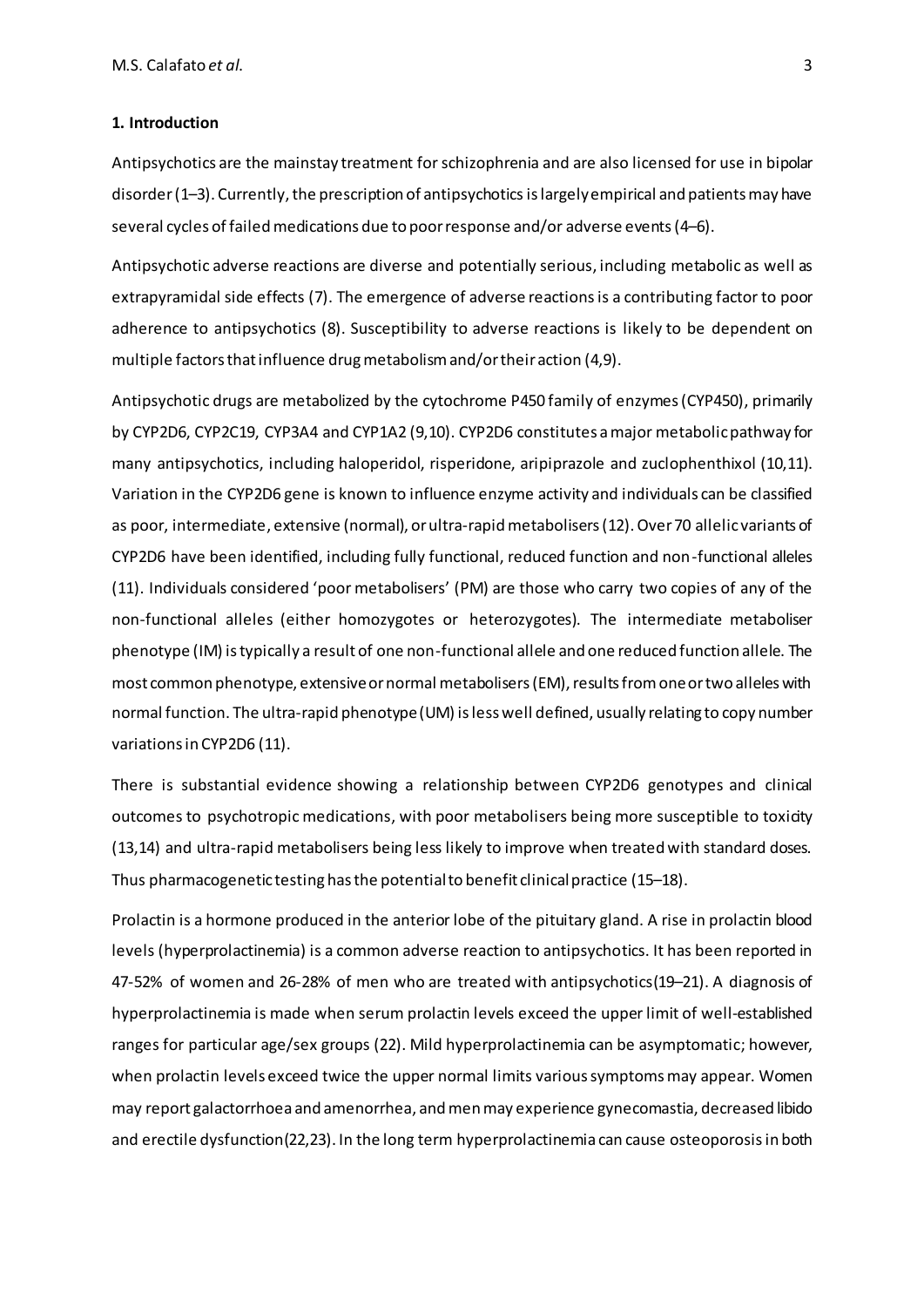sexes, with its associated increased risk of fractures(24). Hyperprolactinaemia is therefore an adverse reaction that impacts on quality of life and has potentially serious consequences.

Typical antipsychotics, such as haloperidol, are the most common cause of drug-induced hyperprolactinemia (25). With the exception of Risperidone and Amisulpride, most atypical antipsychotics are less likely to cause hyperprolactinemia. The atypical antipsychotic Aripiprazole can in fact be used to correct antipsychotic-induced hyperprolactinaemia (25).

For prolactin raising antipsychotics, such as Risperidone, prolactin levels have been shown to be correlated positively with antipsychotic serum levels (26,27). Given that antipsychotics serum levels are influenced by the functional status of CYP450 enzymes, such as CYP2D6, the latter might also influence the risk of antipsychotic induced hyperprolactinemia (28).

In a systematic review and meta-analysis, Fleetman et al (29) showed an association between CYP2D6 genotype and extrapyramidal adverse effects, but they did not explore its influence on hyperprolactinaemia. In another, more recent, systematic review Dodsworth *et al.*(31) looked at the impact of CYP2D6 variation on adverse events caused by risperidone specifically in children and adolescents. They concluded that clinical impact of the relationship between CYP2D6 metabolic phenotypes and risperidone levels on adverse events required further investigation. In the present study, we aimed to undertake a systematic review and meta-analysis to assess whether CYP2D6 functional genetic variants are associated with serum prolactin levels in individuals taking antipsychotics.

#### **2 Material and methods**

#### *2.1 Search strategy and selection criteria*

We searched the electronic databases PubMed, CINHAL, EMBASE, Medline and PsychINFO for literature published from January 1995 to July 2019 using the following search terms: (Cytochrome\* or CYP\* or P450\*) and (antipsychotic\* or neuroleptic\* or risperidone or olanzapine or thioridazine or perphenazine or fluphenazine or zuclopenthixol or haloperidol or chlorpromazine or clozapine or quetiapine or ziprasidone or flupentixol or flupenthixol or benperidol or levomepromazine or methotrimeprazine or pericyazine or periciazine or pimozide or promazine or sulpiride or trifluoperazine or amisulpride or sertindole or zotepine) and (genot\* or allel\*) and (PRL or prolactin or hyperprolactinemia or hyperPRL or galactorrhoea or infertility or period\* or amenorrhoea or hirsutism or gynecomastia or erectile dysfunction).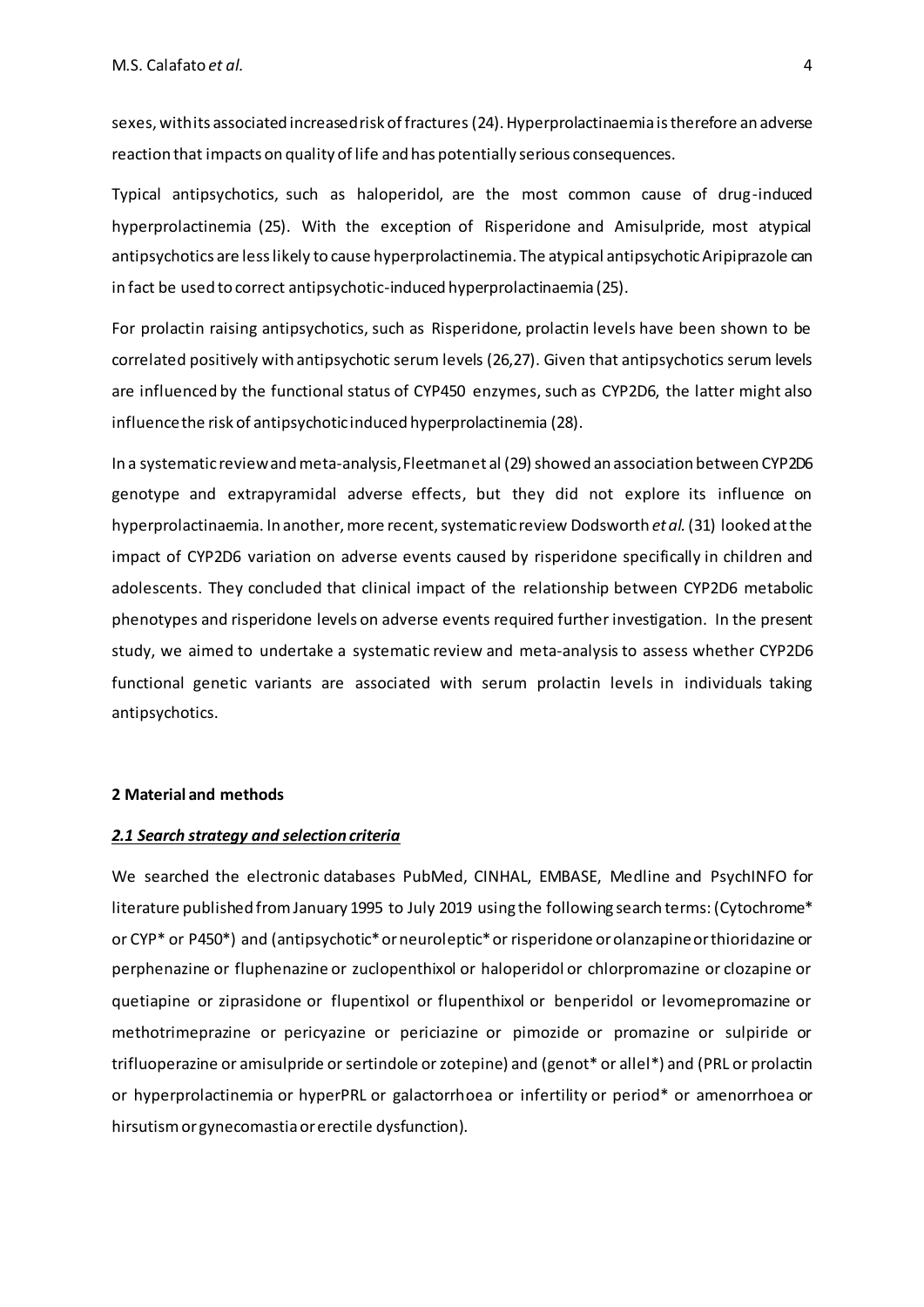We used a wide range of antipsychotics in our search to ensure that all studies investigating a link between hyperprolactinemia and CYP2D6 genotypes were identified. However, only studies involving antipsychotics that are known CYP2D6 substrates were included in the meta-analysis.

We searched for studies published in English. In addition, we searched review articles for any other relevant studies. We selected all suitable papers based on the inclusion/exclusion criteria outlined in Supplementary Table 1. This assessment was conducted independently by two reviewers and any disagreement was resolved by consensus or involvement of a third reviewer if required. Figure 1 describes the search process and results. We reviewed all primary studies to ensure they had no sample overlap and contacted authors for clarification where necessary.

#### *2.2 Data extraction*

Data extraction was carried out by one reviewer. A second reviewer checked the accuracy of the extracted data. The outcome of interest wasthe mean blood or plasma prolactin levels(ng/ml) defined as a quantitative variable. We also included studies with hyperprolactinemia defined as a categorical variable (present/absent). Genotypes for the CYP2D6 gene were also extracted. Depending on their genotype, subjects were divided in four metabolic phenotypes as described in Supplementary Table 2(33–35). We contacted the authors of 11 primary studies where data required for the meta-analysis was mentioned, but not actually reported in the paper. This enabled the inclusion of three additional primary studies.

#### *2.3 Statistical analysis*

We conducted a random effects meta-analysis to investigate the association between CYP2D6 genetic variation and prolactin levels. Study participants were classified into four groups reflecting their metabolic phenotype. The following comparisons were performed: (i) poor versus extensive metabolisers, (ii) intermediate versus extensive metabolisers, (iii) combined poor and intermediate against the combined extensive and ultra-rapid metabolisers.

For each primary study we calculated the effect size as the standardised difference in means between the two groups being compared (Cohen's d; (36)).

A random-effects meta-analysis was chosen due to the variability in methods acrossthe primary studies, including diverse participants and a range of antipsychotic drugs used for their treatment. Heterogeneity between primary studies was assessed using the  $l^2$  statistic (37). Publication bias was assessed using Egger's test (38).We used R version 3.4.3 with the package "meta" to conduct the meta-analysis [\(https://CRAN.R-project.org/package=meta](https://cran.r-project.org/package=meta)).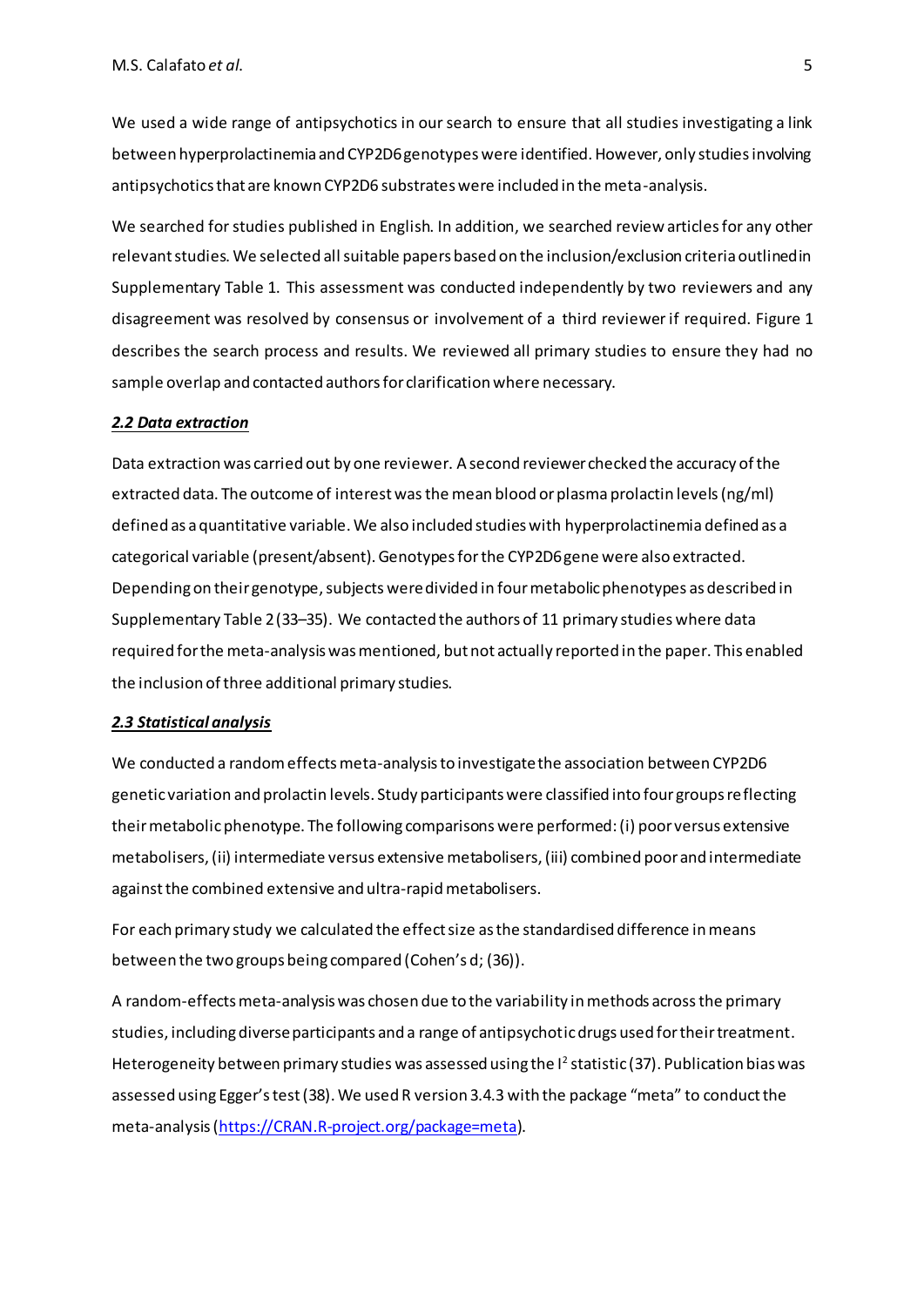#### **3 Results**

From 94 papers identified in the search, only 16 reported CYP2D6 genotypes and either prolactin levels(13studies: 38–49) or hyperprolactinemia (three studies 50–52)after antipsychotic administration (see summary table 4). A total of 1060 participants were included across the 16 papers. Of these 16 informative papers, seven provided the necessary data to undertake a metaanalysis.

The key characteristics and main conclusions of the 16 studies included in the systematic review and meta-analysis are summarised in Table 1. Further information on these studies can be found in supplementary tables 3 and 4.

#### *3.1 Findings from the meta-analysis*

After contacting authors where necessary, a total of seven primary studies provided the data required to undertake ameta-analysis (Supplementary Table 5) (39,40,43,47–49,54). This resulted in a total sample of 303 participants: 47 poor, 72 intermediate, 169 extensive and 15 ultra-rapid metabolisers.

We found no significant differences in prolactin levels between CYP2D6 metabolic groups in any of the three comparisons with the following standardised mean differences: (i) poor versus extensive metabolisers 0.19 (95% CI: -0.54 to 0.92, p = 0.61), (ii) intermediate versus extensive metabolisers - 0.1 (95% CI: -0.44 to 0.24, p = 0.58) and combined poor/intermediate versus combined extensive/ultra-rapid metabolisers 0.06 (95% CI: -0.26 to 0.38, p = 0.72). The results of these analyses are described in Figures 2, 3 and 4.

Although six of the seven studies included both male and female patients, there was a higher number of male patients than female patients overall. There is an established difference in prolactin levels in men and women, as well as in children compared to adults. Thus, we ran the meta-analysis twice, once combining male and female subjects and once including only male subjects. We found the conclusions to be the same. The forest plots showing the results of the analysis in only male subjects can be seen in the supplementary material figures 1, 2 and 3. There were not enough studies to conduct a female-only analysis.

Three of the seven studies included in this meta-analysis were conducted in healthy volunteers following a single dose oral administration of antipsychotic medication (39,40,43). The remaining four studies were conducted in patients following long term treatment with antipsychotics. Given the limited literature available, we included all seven studies together in the primary meta-analysis. As hyperprolactinaemia is typically observed during ongoing treatment, we ran secondary me ta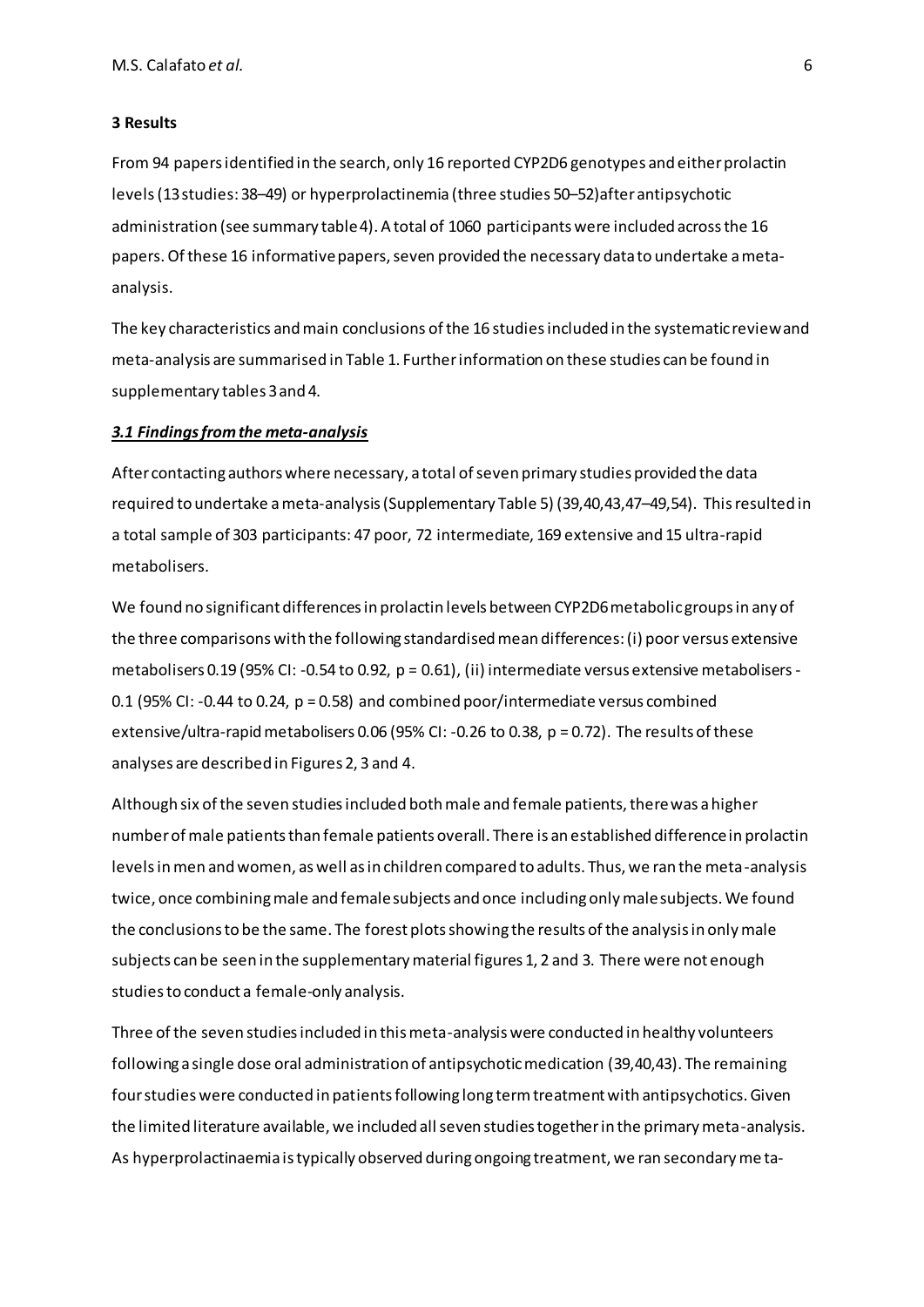analyses excluding all the single-dose healthy volunteer primary studies. The conclusions from our results were found to be the same in both instances.

Three of the seven studies included paediatric samples. To investigate the potential impact of age on prolactin levels we ran the analysis using data from the adult only studies. As with the previous analyses, we found no association between CYP2D6 metabolic status and prolactin levels. The forest plots showing the results of the analysis excluding paediatric data can be seen in the supplementary material figures 4, 5 and 6.

### *3.2 Systematic review of a further nineinformative studiesthat could not be included in the metaanalyses*

Of the 16 informative studies reviewed, nine could not be included in the meta-analysis. The reasons for their exclusion, as well as an overview of the studies and their conclusions, are summarised in Table 1. Seven of these nine studies support the conclusions of the meta-analysis and do not show a significant relationship between CYP2D6 genotype hyperprolactinemia. One study (44) showed higher prolactin levels in patients with the poor metaboliserphenotype compared to extensive metaboliser phenotype, but this result was only significant in female patients. A second study (42) found that the number of active CYP2D6 alleles was associated with a significant decrease in plasma prolactin levels, but this result was seen only in men.

#### **4 Discussion**

This systematic review and meta-analysis summarised and quantified the available evidence on the effect of CYP2D6 variation on blood prolactin levels after antipsychotic treatment. This potential gene-environment interaction has a major impact in clinical practice due to the unpleasant and potentially severe consequences of raised prolactin. It is also a surprisingly under-researched question, given its importance.

We did not find evidence of an association between CYP2D6 genetic variation and prolactin blood levels during antipsychotic exposure. The pooled effect sizes from our meta-analyses were small (with Cohen's of 0.2 or less) and none of them reached statistical significance. Though the effect sizes calculated formany of the primary studies were of a medium or large magnitude, they showed opposite directions, which resulted in the small overall effect size when combined into the metaanalysis. Furthermore, very few of the primary studies reported statistically significant results.

However, this finding cannot be considered conclusive since there are several limitations in the literature.Only seven of the 16 studies identified provided the data necessary to enable their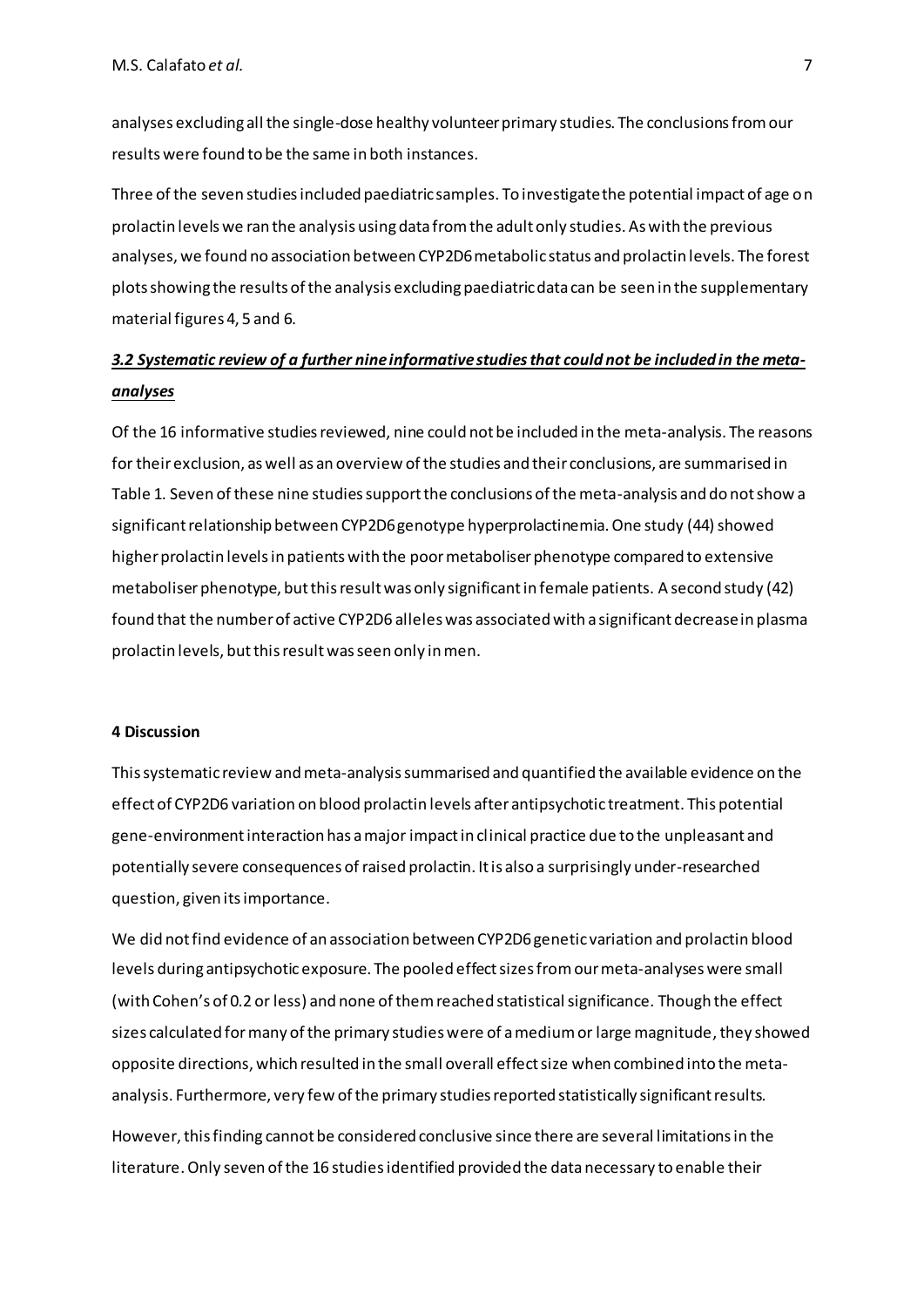inclusion in the meta-analysis. We also reviewed the findings of the remaining nine studies, which covered an overall sample of 867 participants and mainly agreed in a lack of association.

Only two of the 16 studies included in this review concluded that there was a relationship between CYP2D6 genotype and prolactin levels(42,44). Vandenberghe *et al.* observed that prolactin levels were more elevated in poor and intermediatemetabolisers, or if the subjects were taking CYP2D6 inhibitors. This result was significant only in women. Schoretsanitis *et al.* observed a significant decrease in plasma prolactin levels among subjects with more active CYP2D6 alleles. This result was observed only in men, and was seen even after controlling for the serum concentration of risperidone and its metabolite. Notably, thesestudies are some of the largest included in this review, involving 150 (41 poor, 10 intermeidate) and 110 (3 poor, 9 intermediate) patients respectively, treated with risperidone.

The 16 studies reviewed had similar caveats: Each had only between 22 and 150 participants and were individually underpowered to test this genetic association. There is extensive research showing that in the general population only 7% of Caucasians, 3% of Africans and 1% of Asians are CYP2D6 poor metabolisers, and that ultra-rapid metabolisers are even rarer(55–57). After pooling all the published data, the total participants were 303 with only 44 poor and 72 intermediate metabolisers. Thus, even a meta-analysis would have limited power to detect a difference between metabolic groups. Therefore, further studies involving large samples andmega-analyses are necessary to guarantee inclusion of sufficient participants with these rarerphenotypes. This was a key recommendation from a Health Technology Assessment examining the potential benefits of CYP2D6 testing for mental health drugs(17), butsuch studies have not yet been conducted.

Another limitation comes from the heterogeneity of the samplesin the primary studies. Out of the seven studies selected for meta-analysis, threewere conducted with healthy volunteers, whereas the remaining four included patients receiving long-term antipsychotic treatment. Similarly, prolactin levels vary by sex but the literature did not provide enough data to examine a potential sex difference in CYP2D6 influence on antipsychotic-induced hyperprolactinaemia risk.

Although CYP2D6 is a keymetabolic pathway for antipsychotics, other factors,such as other enzyme systems involved in the metabolism of some antipsychotics and genes coding for receptor targets, could mediate the effect of antipsychotics on prolactin levels. As with other complex traits, prolactin levels might be influenced by several geneticand environmental factors as well as interactions between them. A genome-wide association study of prolactin identified 12 single nucleotide polymorphisms (SNPs) associated with increased prolactin levelsin both plasma and cerebrospinal fluid (58). A recent meta-analysis conducted in patients with schizophrenia found that prolactin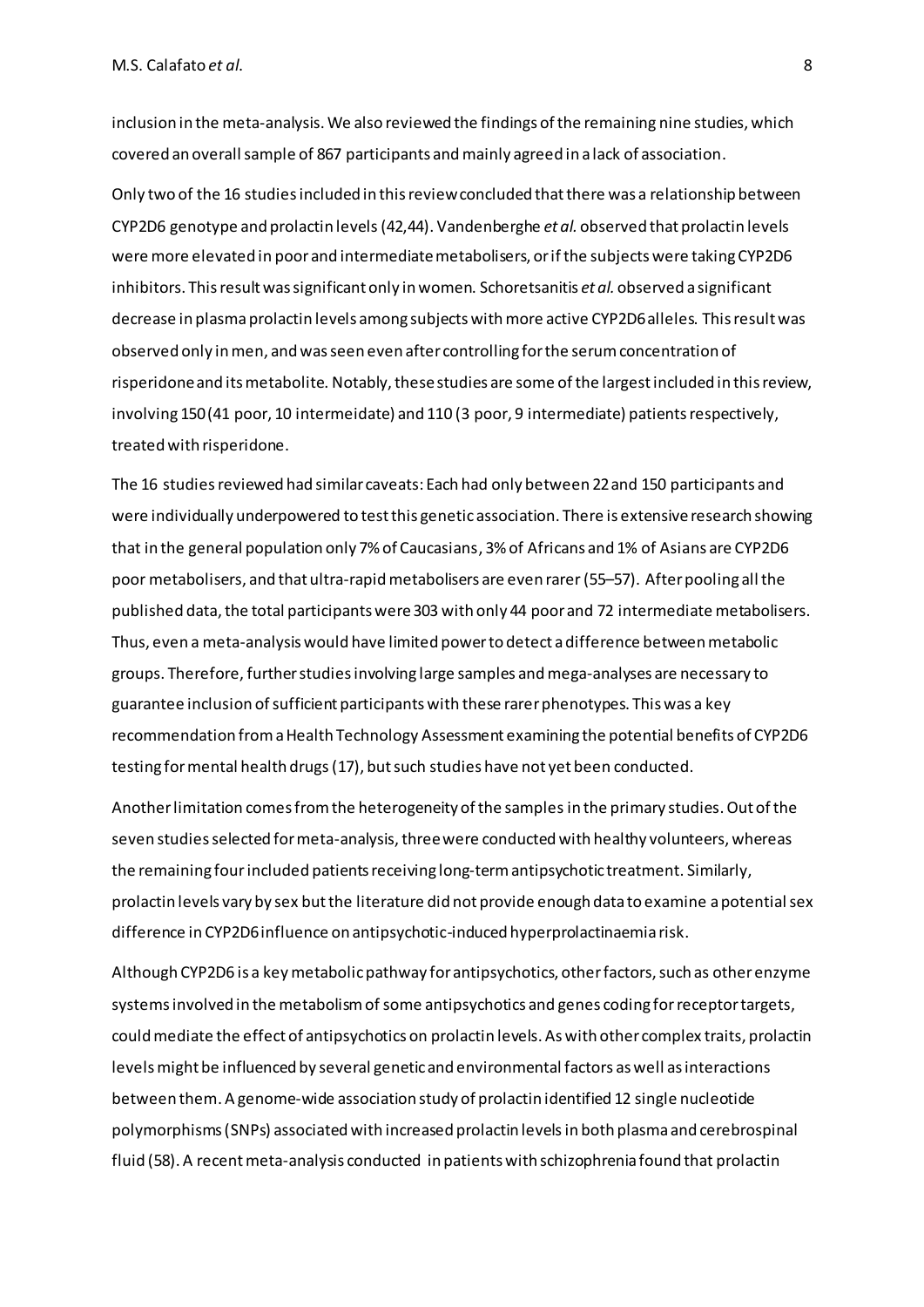levels were significantly higher in dopamine D2 receptor Taq1A (rs1800497) A1 carriers than in noncarriers(59). In the future, investigating the influence of these genetic variants in combination with CYP2D6 variants could improve the identification of patients at risk of developing hyperprolactinemia when taking antipsychotic medication.

The majority of studies included in this meta-analysis administered risperidone (4 studies: 42,46–48) or haloperidol (1 study: 53). Both risperidone and haloperidol are known substrates of CYP2D6 and are primarily metabolised by this enzyme. However, two of the studies administered olanzapine (43) or quetiapine (40). Although there is evidence that CYP2D6 is involved in their metabolism, it is not their only pathway. Olanzapine is primarily metabolised by CYP1A2 and quetiapine by CYP3A4 (60,61). This could explain why these two studies did not demonstrate any difference between CYP2D6 metabolic groups. In order to be confident that this was not skewing our results we ran the meta-analysis with only risperidone and haloperidol treated samples and found our results to be the same.

The only randomised controlled clinical trial available looking at CYP2D6 testing concluded that poor and ultra-rapid metaboliser patients incur higher treatment expenses and that CYP2D6 testing can curtail these excess costs(62); however prolactin was not reported as one of their outcomes. This trial included over 200 participants and used methods to enrich the sample with sufficient numbers of extreme metabolisers (20% poor or ultra-rapid metabolisersin each treatment arm). There are very few trials investigating the effect of CYP2D6 testing on specific adverse reactions to antipsychotics. Future research should also examine other pathways involved in the metabolism of antipsychotics and polygenic risk scores, capturing the effects of genome wide variants on the pharmacokinetics and pharmacodynamics of antipsychotics.

Cytochrome P450 is a crucial metabolic pathway for most antipsychotics (33,63), thus the genetic profiling of CYP2D6 and other CYP functional polymorphisms offersa potential toolto identify patients at particular risk of developing hyperprolactinaemia who would benefit from choosing alternative antipsychotics.

Although our systematic review and meta-analysis indicate that genetic variation in CYP2D6 activity does not influence antipsychotic-induced hyperprolactinemia, the statistical power of the current literature, with 303 participants and only 134 of them with impaired drug metabolism, is limited. Indeed, based on our meta-analysis the effect size for the association between CYP2D6 and antipsychotic-induced hyperprolactinemia is estimated to be 0.2, which is a small yet clinically meaningful difference. Samples with at least 260 poor metabolisers would be required to reach 80%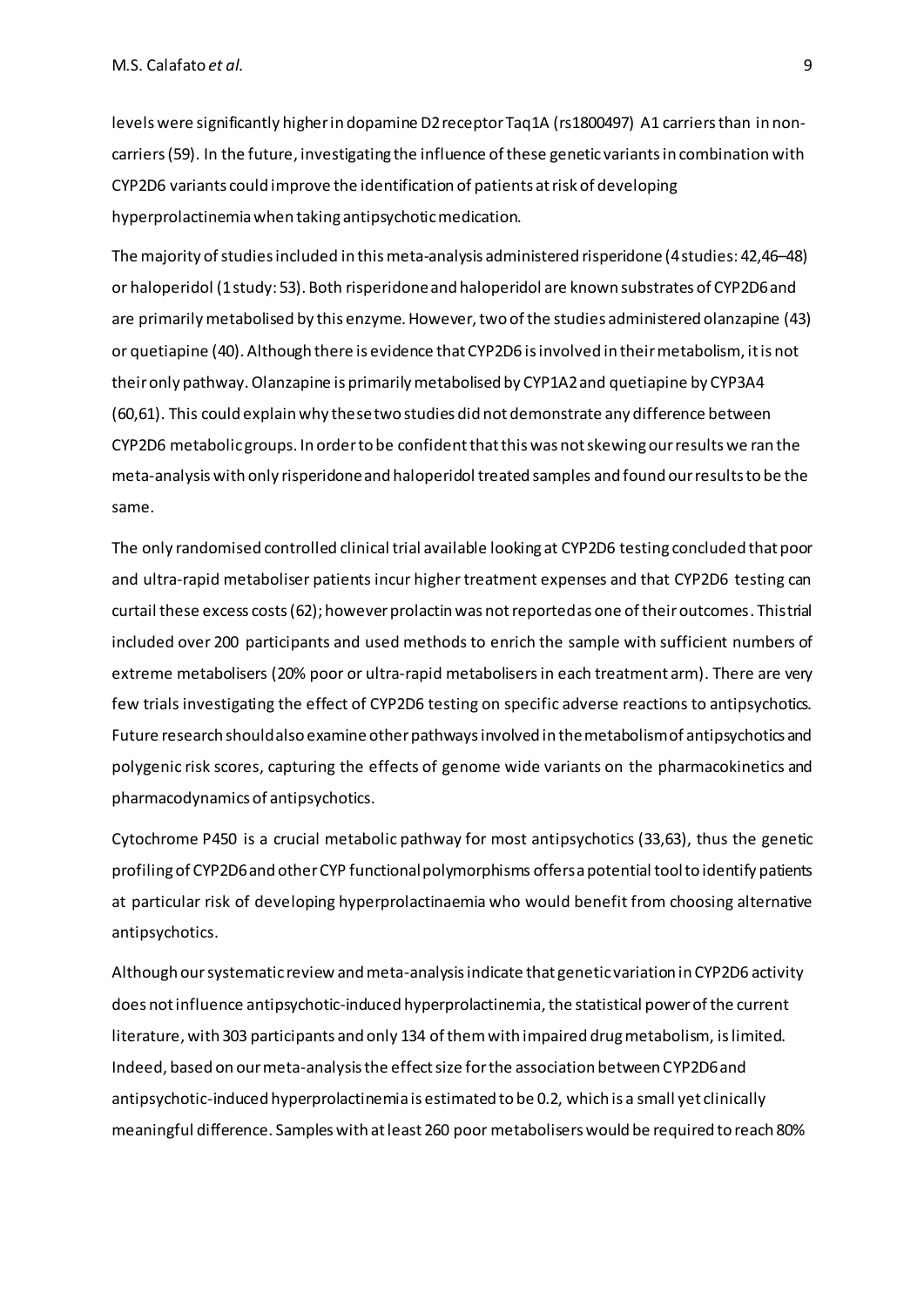power to detect such a small group difference in thisimportant gene-environment interaction. The current literature does not have such large samples yet.

There is growing evidence from drug labels and clinical guidelines supporting the use of CYP2D6 testing to guide personalised treatment with antidepressants and antipsychotics (18,34,64,65). Nevertheless, the prescription of mental health medication remains primarily empirical and pharmacogenetics testing is not part of routine practice in the UK and most countries. Larger studies and clinical trials designed to include sufficient extreme metabolisers are needed to investigate the potential cost-effectiveness of pharmacogenetics testing for antipsychotics (10,66–68).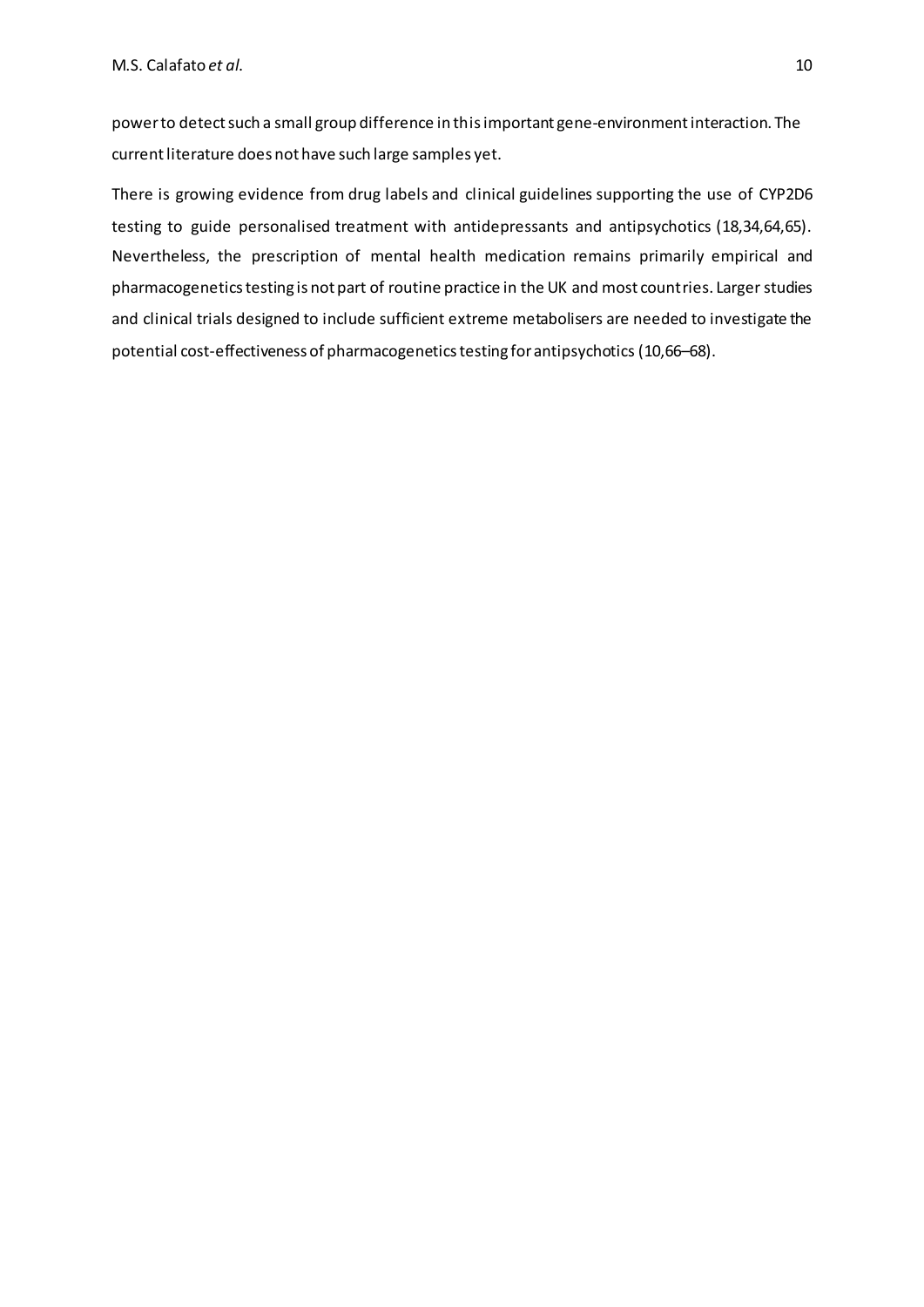## *Acknowledgements*

### *Financial Support*

This study wassupported by the National Institute for Health Research Biomedical Research Centre at University College London Hospital (mental health theme).

Support to MS Calafato: National Institute for Health Research Academic Clinical Fellowship 2015.

Support to E. Bramon: Mental Health Research UK John Grace QC Scholarship 2018, BMA Margaret Temple Fellowships 2016 and 2006, Medical Research Council and Korean Health Industry Development Institute Partnering Award (MC\_PC\_16014), Medical Research Council New Investigator Award (G0901310) and MRC Centenary Award (G1100583), MRC project grant G1100583, a National Institute of Health Research UK post-doctoral fellowship (PDA/02/06/016), the Psychiatry Research Trust, the Schizophrenia Research Fund, the Brain and Behaviour Research foundation's NARSAD Young Investigator Awards 2005 and 2008, a Wellcome Trust Research Training Fellowship, and Wellcome Trust Case Control Consortium awards (085475/B/08/Z, 085475/Z/08/Z).

Further support to co-authors: Medical Research Council doctoral studentships to Isabelle Austin-Zimmerman, Anjali Bhat and Jasmine Harju-Seppänen. British Medical Association Margaret Temple grant 2016 to Johan Thygesen. HaritzIrizar has received funding from the European Union's Horizon 2020 research and innovation programme under the Marie Sklodowska-Curie grant agreement No 747429.

# *Conflict of interest*

The authors declare they have no conflict of interests.

# *References*

- 1. Kennedy WK, Jann MW, Kutscher EC. Clinically significant drug interactions with atypical antipsychotics. Vol. 27, CNS Drugs. 2013. p. 1021–48.
- 2. NICE. Psychosis and Schizophrenia in Adults: Treatment and Management: Updated Edition 2014. [Internet]. Psychosis and Schizophrenia in Adults: Treatment and Management: Updated Edition 2014. 2014. Available from: http://www.ncbi.nlm.nih.gov/pubmed/25340235
- 3. NICE. Bipolar disorder: assessment and management. NICE Guidel [Internet]. 2014;(9):1–58. Available from: https://www.nice.org.uk/guidance/cg185
- 4. Pirmohamed M, Park BK. Genetic susceptibility to adverse drug reactions. Trends Pharmacol Sci. 2001;22(6):298–305.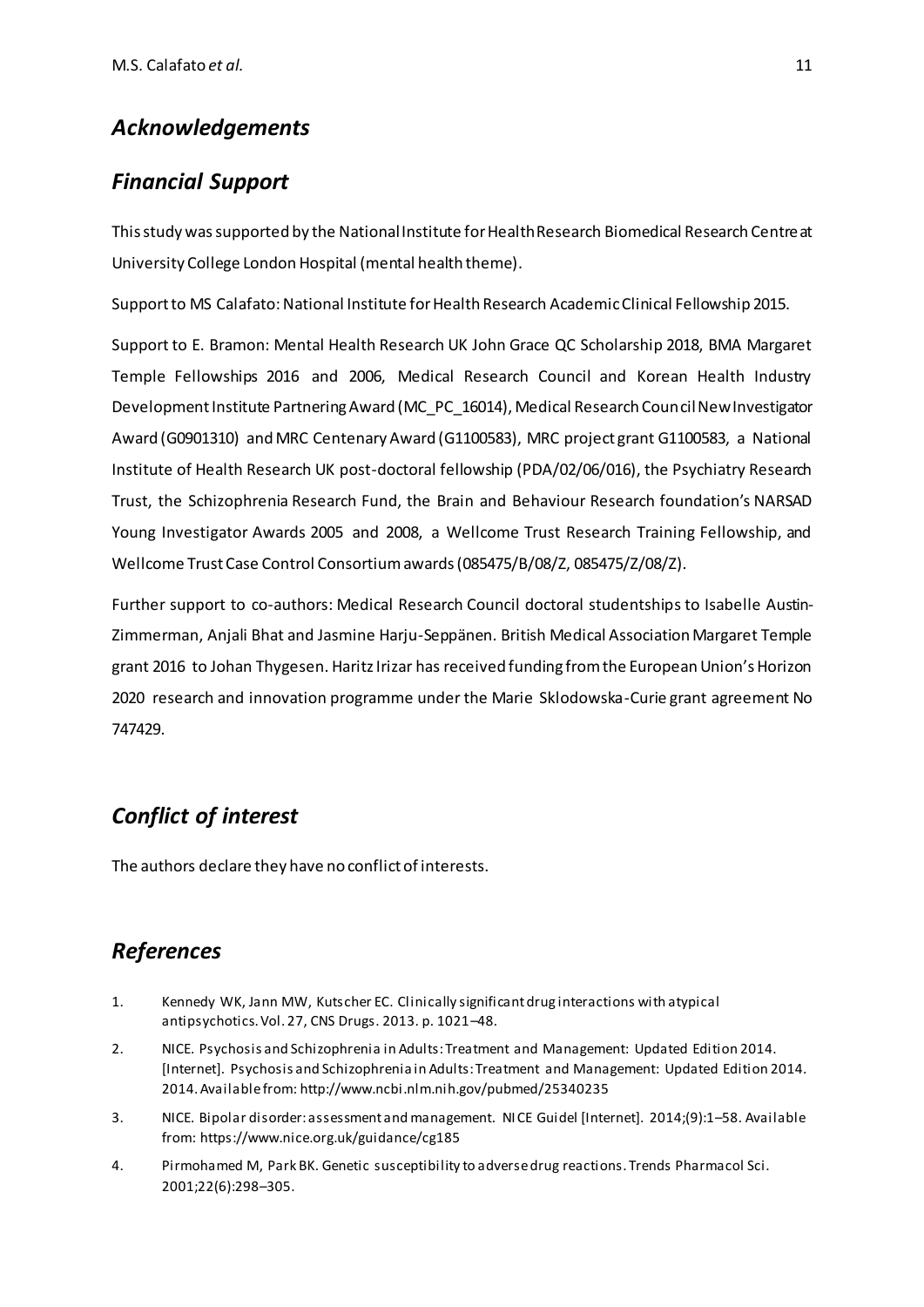- 5. Xu Q, Wu X, Xiong Y, Xing Q, He L, Qin S. Pharmacogenomics can improve antipsychotic treatment in schizophrenia. Frontiers of Medicine. 2013;1–11.
- 6. Zhang J-P, Malhotra AK. Recent Progress in Pharmacogenomics of Antipsychotic Drug Response. Curr Psychiatry Rep [Internet]. 2018;20(4):24. Avail able from: http://www.ncbi.nlm.nih.gov/pubmed/29589131%0Ahttp://link.springer.com/10.1007/s11920 -018- 0886-y
- 7. Taylor D, Barnes T, Young A. The Maudsley Prescribing Guidelines in Psychiatry, 13th Edition. Wiley-Blackwell; 2018.
- 8. McCann T V., Clark E, Lu S. Subjective side effects of antipsychotics and medication adherence in people with schizophrenia. J Adv Nurs. 2009;65(3):534–43.
- 9. Pouget JG, Shams TA, Tiwari AK, Müller DJ. Pharmacogenetics and outcome with antipsychotic drugs. Dialogues Clin Neurosci. 2014;16(4):555–66.
- 10. Corponi F, Fabbri C, Serretti A. Pharmacogenetics in Psychiatry. In: Advances in Pharmacology. 2018. p. 297–331.
- 11. Zhou S-F. Polymorphism of Human Cytochrome P450 2D6 and Its Clinical Significance Part II. Clin Pharmacokinet. 2009;48(12):761–804.
- 12. Sim S, Kacevska M, Ingelman-Sundberg M. Pharmacogenomics of drug-metabolizing enzymes: a recent update on clinical implications and endogenous effects. Pharmacogenomics J. 2012;13(10):1 –11.
- 13. de Leon J, Susce MT, Pan R-M, Koch WH, Wedlund PJ. Polymorphic Variations in GSTM1, GSTT1, PgP, CYP2D6, CYP3A5, and Dopamine D2 and D3 Receptors and Their Association With Tardive Dyskinesia in Severe Mental Illness. J Clin Psychopharmacol. 2005;25(5):448–56.
- 14. Haertter S. Recent examples on the clinical relevance of the CYP2D6 polymorphism and endogenous functionality of CYP2D6. Vol. 28, Drug Metabolism and Drug Interactions. 2013. p. 209 –16.
- 15. Hamilton SP. The promise of psychiatric pharmacogenomics. Vol. 77, Biological Psychiatry. 2015. p. 29– 35.
- 16. de Leon J, Spina E. What is needed to incorporate clinical pharmacogenetic tests into the practice of psychopharmacotherapy? Expert Rev Clin Pharmacol. 2016;9(3):351–4.
- 17. Fleeman N, McLeod C, Bagust A, Beale S, Boland A, Dundar Y, et al. The clinical effectiveness and costeffectiveness of testing for cytochrome P450 polymorphisms in patients with schizophrenia treated with antipsychotics: A systematic review and economic evaluation. Health Technol Assess (Rockv). 2010;
- 18. Walden LM, Brandl EJ, Tiwari AK, Cheema S, Freeman N, Braganza N, et al. Genetic testing for CYP2D6 and CYP2C19 suggests improved outcome for antidepressant and antipsychotic medication. Psychiatry Research. 2018;
- 19. Bushe C, Shaw M. Prevalence of hyperprolactinaemia in a naturalistic cohort of schizophrenia and bipolar outpatients during treatment with typical and atypical antipsychotics. J Psychopharmacol. 2007;21(7):768–73.
- 20. Bushe C, Yeomans D, Floyd T, Smith SM. Categorical prevalence and severity of hyperprolactinaemia in two UK cohorts of patients with severe mental illness during treatment with antipsychotics. J Psychopharmacol. 2008;22(2 Suppl):56–62.
- 21. Young SL, Taylor M, Lawrie SM. "First do no harm." A systematic review of the preva lence and management of antipsychotic adverse effects. J Psychopharmacol. 2015;29(4):353 –62.
- 22. Melmed S, Casanueva FF, Hoffman AR, Kleinberg DL, Montori VM, Schlechte J, et al. Diagnosis and treatment of hyperprolactinemia: an Endocrine Society clinical practice guideline. J Clin Endocrinol Metab. 2011;96(2):273–88.
- 23. Serri O, Chik CL, Ur E, Ezzat S. Diagnosis and management of hyperprolactinemia. Vol. 169, CMAJ. 2003.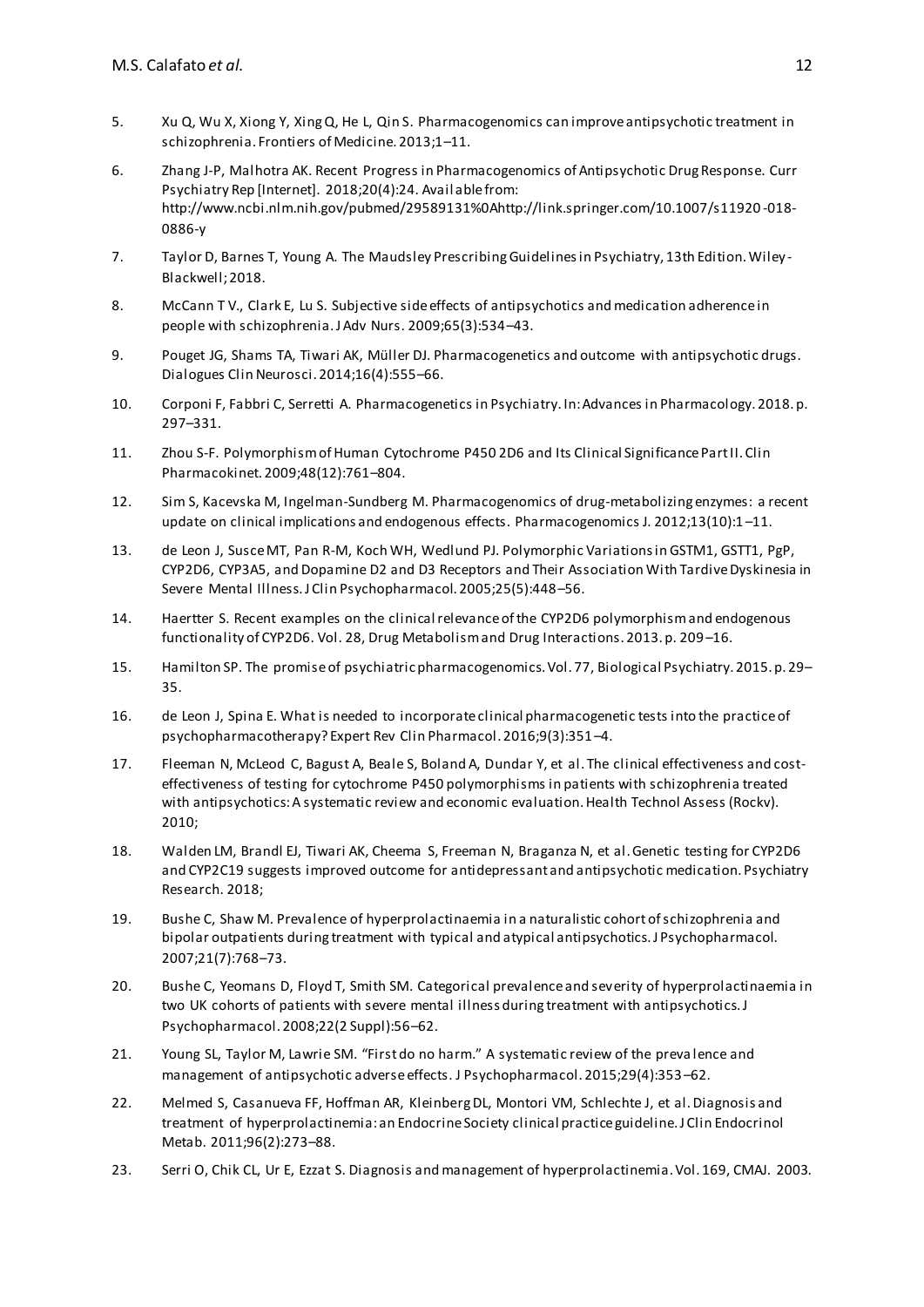p. 575–81.

- 24. Gao Y, Chen W, YJ L, Li X, HL W, ZY C. Osteoporotic fractures in patients with untreated hyperprolactinemia vs. those. PeerJ. 2016;22(4).
- 25. Madhusoodanan S, Parida S, Jimenez C. Hyperprolactinemia associated with psychotropics--a review. Hum Psychopharmacol. 2010;25(4):281–97.
- 26. Kinon BJ, Gilmore JA, Liu H, Halbreich UM. Prevalence of hyperprolactinemia in schizophrenic patients treated with conventional antipsychotic medications or risperidone. Psychoneuroendocrinology. 2003;28(SUPPL. 2):55–68.
- 27. Melkersson KI. Prolactin elevation of the antipsychotic risperidone is predominantly related to its 9 hydroxy metabolite. Hum Psychopharmacol. 2006;21(8):529–32.
- 28. Scordo MG, Spina E, Facciolà G, Avenoso A, Johansson I, Dahl ML. Cytochrome P450 2D6 genotype and steady state plasma levels of risperidone and 9-hydroxyrisperidone. Psychopharmacology (Berl). 1999;147(3):300–5.
- 29. Fleeman N, Dundar Y, Dickson R, Jorgensen A, Pushpakom S, McLeod C, et al. Cytochrome P450 testing for prescribing antipsychotics in adults with schizophrenia: Systematic review and meta-analyses. Pharmacogenomics Journal. 2011.
- 30. Fleeman N, Dundar Y, Dickson R, Jorgensen A, Pushpakom S, McLeod C, et al. Cytochrome P450 testing for prescribing antipsychotics in adults with schizophrenia: systematic review and meta-analyses. Pharmacogenomics J. 2011;
- 31. Dodsworth T, Kim DD, Procyshyn RM, Ross CJ, Honer WG, Barr AM. A systematic review of the effects of CYP2D6 phenotypes on risperidone treatment in children and adolescents. Child and Adolescent Psychiatry and Mental Health. 2018.
- 32. Moher D, Liberati A, Tetzlaff J, Altman DG, Altman D, Antes G, et al. Preferred reporting items for systematic reviews and meta-analyses: The PRISMA statement. PLoS Medicine. 2009.
- 33. Stingl J, Viviani R. Polymorphism in CYP2D6 and CYP2C19, members of the cytochrome P450 mixedfunction oxidase system, in the metabolism of psychotropic drugs. J Intern Med. 2015;277(2):167 –77.
- 34. Hicks JK, Sangkuhl K, Swen JJ, Ellingrod VL, Müller DJ, Shimoda K, et al. Clinical Pharmacogenetics Implementation Consortium Guideline (CPIC®) for CYP2D6 and CYP2C19 Genotypes and Dosing of Tricyclic Antidepressants: 2016 Update. Clin Pharmacol Ther. 2016;10(1002).
- 35. Bertilsson L, Dahl ML, Dalén P, Al-Shurbaji A. Molecular genetics of CYP2D6: Clinical relevance with focus on psychotropic drugs. Vol. 53, British Journal of Clinical Pharmacology. 2002. p. 111 –22.
- 36. Cohen J. Statistical Power Analysis for the Behavioral Sciences. NY: Academic Press; 1969.
- 37. Higgins JPT, Thompson SG, Deeks JJ, Altman DG. Measuring inconsistency in meta-analyses. BMJ Br Med J. 2003;327(7414):557–60.
- 38. Sterne JA, Egger M, Moher D. Cochrane handbook: General methods for cochrane reviews: Ch 10: Addressing reporting biases. In: Cochrane Handbook for Systematic Reviews of Interventions. 2011. p. 297–334.
- 39. Cabaleiro T, Ochoa D, López-Rodríguez R, Román M, Novalbos J, Ayuso C, et al. Effect of polymorphisms on the pharmacokinetics, pharmacodynamics, and safety of risperidone in healthy volunteers. Hum Psychopharmacol. 2014;29(5):459–69.
- 40. Cabaleiro T, López-Rodríguez R, Román M, Ochoa D, Novalbos J, Borobia A, et al. Pharmacogenetics of quetiapine in healthy volunteers: association with pharmacokinetics, pharmacodynamics, and adverse effects. Int Clin Psychopharmacol. 2015;30(2):82–8.
- 41. Pioro IL, Rosenow W. Letter to the Editors. 2006;49:1205–7.
- 42. Schoretsanitis G, de Leon J, Diaz FJ. Prolactin levels: sex differences in the effects of risperidone, 9 hydroxyrisperidone levels, CYP2D6 and ABCB1 variants. Pharmacogenomics. 2018;9(10).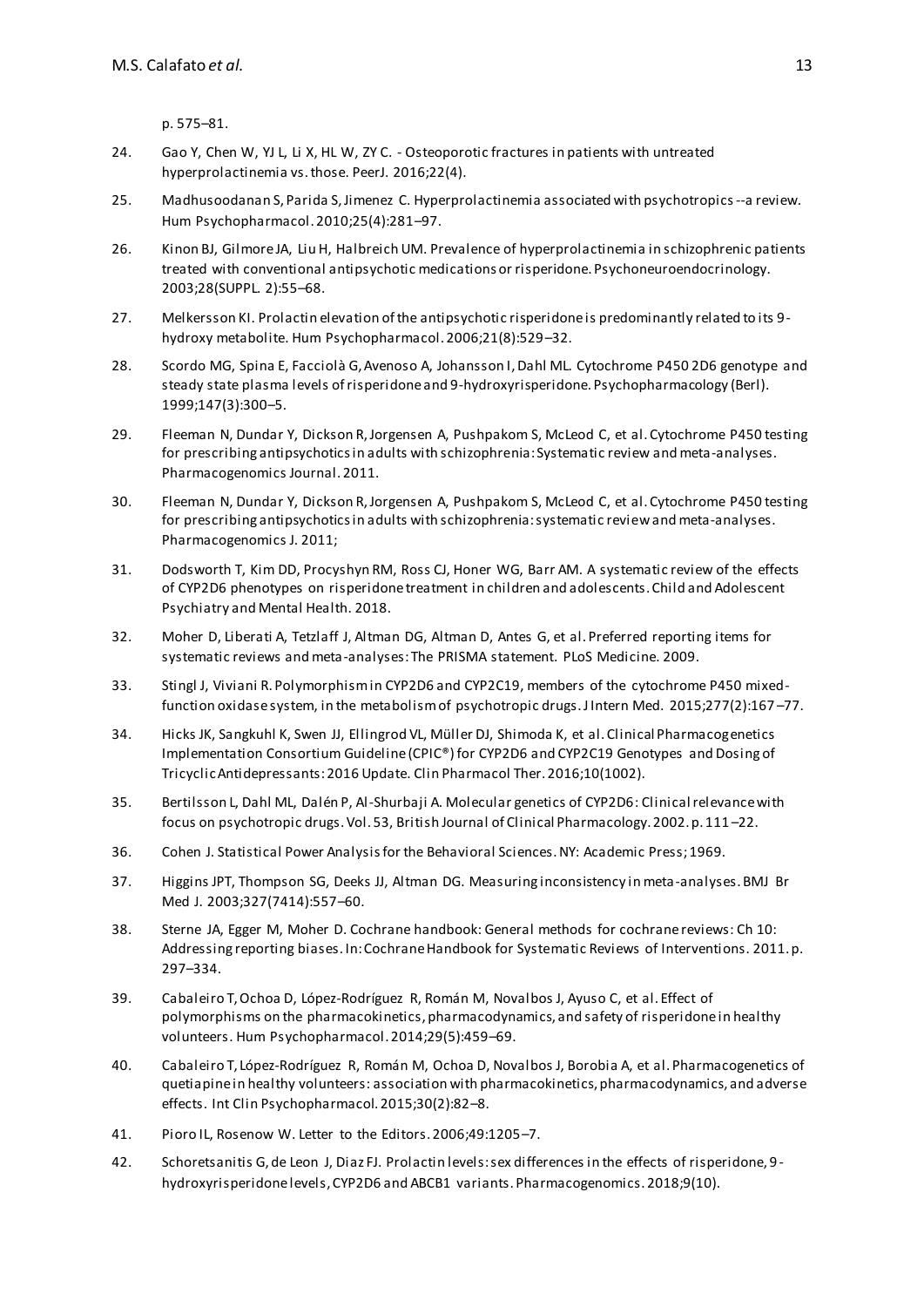- 43. Cabaleiro T, López-Rodríguez R, Ochoa D, Román M, Novalbos J, Abad-Santos F. Polymorphisms influencing olanzapine metabolism and adverse effects in healthy subjects. Hum Psychopharmacol. 2013;28(3):205–14.
- 44. Vandenberghe F, Guidi M, Choong E, von Gunten A, Conus P, Csajka C, et al. Genetics-Based Population Pharmacokinetics and Pharmacodynamics of Risperidone in a Psychiatric Cohort. Clin Pharmacokinet. 2015;54(12):1259–72.
- 45. Novalbos J, López-Rodríguez R, Román M, Gallego-Sandín S, Ochoa D, Abad-Santos F. Effects of CYP2D6 genotype on the pharmacokinetics, pharmacodynamics, and safety of risperidone in healthy volunteers. J Clin Psychopharmacol. 2010;30(5):504–11.
- 46. Ozdemir V, Bertilsson L, Miura J, Carpenter E, Reist C, Harper P, et al. CYP2D6 genotype in relation to perphenazine concentration and pituitary pharmacodynamic tissue sensitivity in Asians: CYP2D6 serotonin-dopamine crosstalk revisited. Pharmacogenet Genomics. 2007;17(5):339–47.
- 47. Roke Y, van Harten PN, Franke B, Galesloot TE, Boot AM, Buitelaar JK. The effect of the Taq1A variant in the dopamine D<sub>2</sub> receptor gene and common CYP2D6 alleles on prolactin levels in risperidonetreated boys. Pharmacogenet Genomics. 2013;23(9):487–93.
- 48. Troost PW, Lahuis BE, Hermans MH, Buitelaar JK, van Engeland H, Scahill L, et al. Prolactin release in children treated with risperidone: impact and role of CYP2D6 metabolism. J Clin Psychopharmacol. 2007;27(1):52–7.
- 49. Youngster I, Zachor DA, Gabis L V., Bar-Chaim A, Benveniste-Levkovitz P, Britzi M, et al. CYP2D6 genotyping in paediatric patients with autism treated with risperidone: A preliminary cohort study. Dev Med Child Neurol. 2014;56(10):990–4.
- 50. Wang L, Yu L, Zhang AP, Fang C, Du J, Gu NF, et al. Serum prolactin levels, plasma risperidone levels, polymorphism of cytochrome P450 2D6 and clinical response in patients with schizophrenia. J Psychopharmacol. 2007;21(8):837–42.
- 51. dos Santos Júnior A, Henriques TB, de Mello MP, Neto APF, Paes LA, Torre OH Della, et al. Hyperprolactinemia in Children and Adolescents with Use of Risperidone: Clinical and Molecular Genetics Aspects. J Child Adolesc Psychopharmacol. 2015;25(10):738–48.
- 52. Ivanova SA, Filipenko ML, Vyalova NM, Voronina EN, Pozhidaev I V., Osmanova DZ, et al. CYP1A2 and CYP2D6 Gene Polymorphisms in Schizophrenic Patients with Neuroleptic Drug-Induced Side Effects. Bull Exp Biol Med. 2016;160(5):687–90.
- 53. Sukasem C, Hongkaew Y, Ngamsamut N, Puangpetch A, Vanwong N, Chamnanphon M, et al. Impact of Pharmacogenetic Markers of CYP2D6 and DRD2 on Prolactin Response in Risperidone-Treated Thai Children and Adolescents With Autism Spectrum Disorders. J Clin Psychopharmacol. 2016;36(2):1.
- 54. Yasui-Furukori N, Kondo T, Suzuki A, Mihara K, Tokinaga N, Inoue Y, et al. Effect of the CYP2D6 genotype on prolactin concentration in schizophrenic patients treated with haloperidol. Schizophr Res. 2001 Oct;52(1–2):139–42.
- 55. Neafsey P, Ginsberg G, Hattis D, Sonawane B. Genetic Polymorphism in Cytochrome P450 2D6 (CYP2D6): Population Distribution of CYP2D6 Activity. J Toxicol Environ Heal Part B. 2009;12(5 –6):334– 61.
- 56. LLerena A, Naranjo MEG, Rodrigues-Soares F, Penas-LLedó EM, Fariñas H, Tarazona-Santos E. Interethnic variability of *CYP2D6* alleles and of predicted and measured metabolic phenotypes across world populations. Expert Opin Drug Metab Toxicol. 2014;10(11):1569–83.
- 57. Zhou Y, Ingelman-Sundberg M, Lauschke VM. Worldwide Distribution of Cytochrome P450 Alleles: A Meta-analysis of Population-scale Sequencing Projects. Clin Pharmacol Ther. 2017;
- 58. Staley LA, Ebbert MTW, Parker S, Bailey M, Alzheimer's Disease Neuroimaging Initiative, Ridge PG, et al. Genome-wide association study of prolactin levels in blood plasma and cerebrospinal fluid. BMC Genomics. 2016;17 Suppl 3:436.